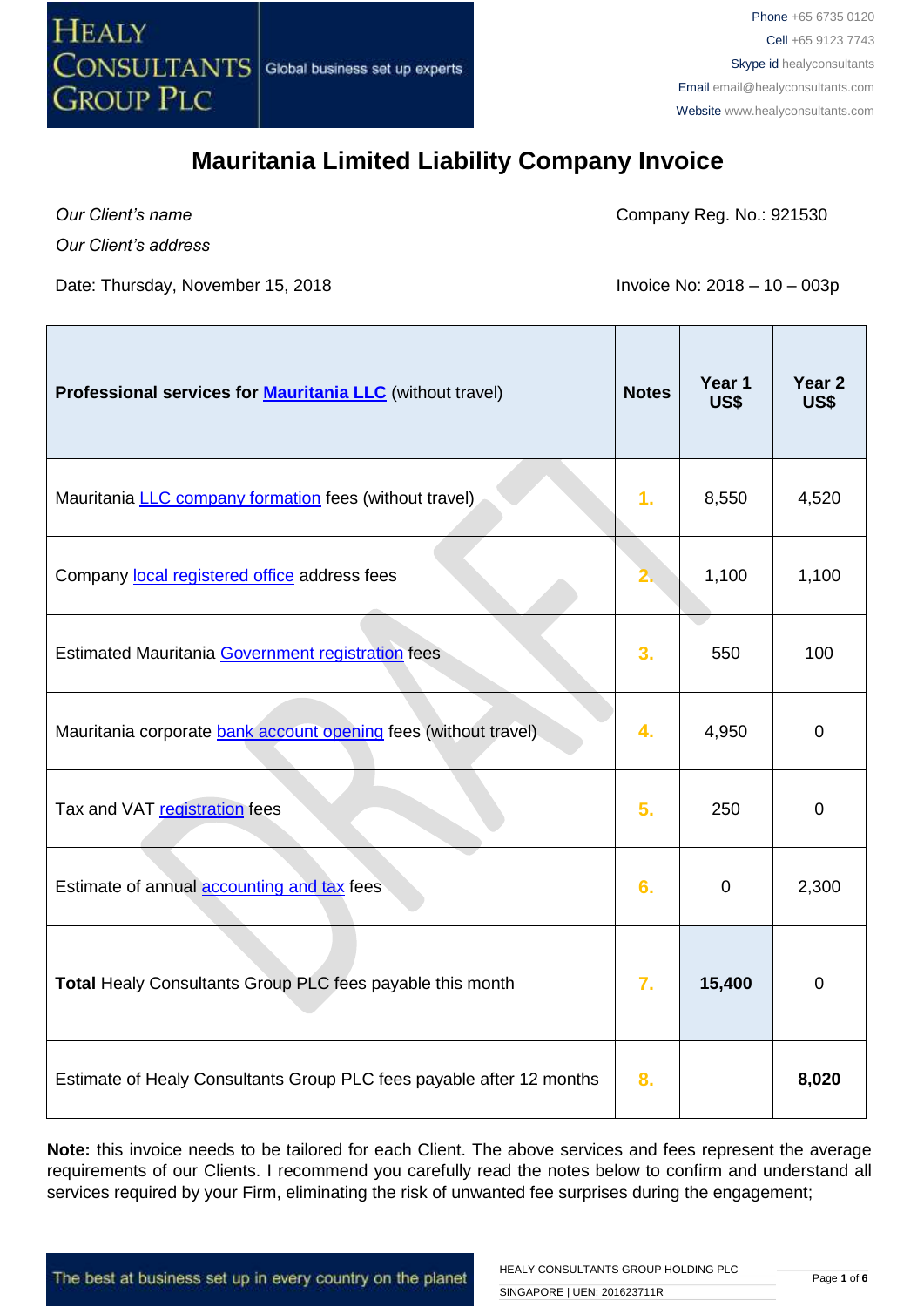

#### *Notes to invoice above*

**1.** Healy Consultants Group PLC fees to efficiently and effectively complete Mauritania company registration within two weeks by **i)** choosing the optimum regulatory license for our Client's business activities; **ii)** filing the company statutes with [Direction des Domaines;](http://www.finances.gov.mr/) **iii)** settling our accountant and lawyer fees and **iv)** preparing a high quality company incorporation application for Commercial Registry (Greffe du Tribunal de Commerce);

All [engagement fees](http://www.healyconsultants.com/company-registration-fees/) (click link) are agreed and paid up front and agree to the fees published on our country web pages. Consequently, there are no hidden fees, surprises or ambushes throughout the engagement. All engagement deadlines are agreed up front in the form of a [detailed project plan,](http://www.healyconsultants.com/index-important-links/example-project-plan/) mapping out [deliverables](http://www.healyconsultants.com/deliverables-to-our-clients/) by week throughout the engagement term;



Every week during the engagement, Healy Consultants Group PLC will email our Client a [detailed status](http://www.healyconsultants.com/index-important-links/weekly-engagement-status-email/)  [update.](http://www.healyconsultants.com/index-important-links/weekly-engagement-status-email/) Our Client is immediately informed of engagement problems together with solutions. Your dedicated engagement manager is reachable by phone, Skype, live chat and email and will communicate in your preferred language;

- **2.** In accordance with [Law No. 2000-05 concerning the Commercial Code](http://www.wipo.int/wipolex/fr/text.jsp?file_id=236577#LinkTarget_7738) of Mauritania, each LLC shall as from the date of its incorporation have a legal registered office in Mauritania, to which all official government communications and notices may be addressed. To comply with this statutory requirement, Healy Consultants Group PLC's Mauritania office will be the registered office address for your company. Thereafter, this address will be used to receive government correspondence including **i)** tax letters **ii)** notice of the legal annual return; and **iii)** all government communications. Most of our Clients wish to place [Healy](http://www.healyconsultants.com/corporate-outsourcing-services/company-secretary-and-legal-registered-office/)  [Consultants Group PLC'](http://www.healyconsultants.com/corporate-outsourcing-services/company-secretary-and-legal-registered-office/) office address on invoices, contracts, websites and business cards;
- **3.** This fee is an estimate of government costs payable during your Firm's engagement. All government fee payments will be supported by original receipts and invoices. Examples of government costs include **i)** submission of the company's deeds and articles of association to the notary; **ii)** filing the company statutes with the [Direction des Domaines](http://www.finances.gov.mr/) and **iii)** registering the company with the Commercial Registry (Greffe du Tribunal de Commerce) and the [National Social Security Fund](http://www.cnss.mr/) (Caisse Nationale de Sécurité Sociale) .
- **4.** Healy Consultants Group PLC will be pleased to open a Mauritania corporate bank account without our Client travel. It is a time consuming task, and Healy Consultants Group PLC will shelter our Client from the associated administrative challenges. As you can appreciate, it is a difficult task to obtain bank account approval through a newly formed company when shareholders, directors and bank signatories reside overseas. Healy Consultants Group PLC will prepare a business plan for the bank to optimize the probability of corporate bank account approval;

Depending on our Client's business and nationality, there is a 20% probability the banks will request a bank signatory to travel for a one-hour bank interview. Healy Consultants Group PLC will try its best to negotiate with the bank for a travel exemption. If our Client must travel to Mauritania for corporate bank account opening, Healy Consultants Group PLC will refund our Client US\$950;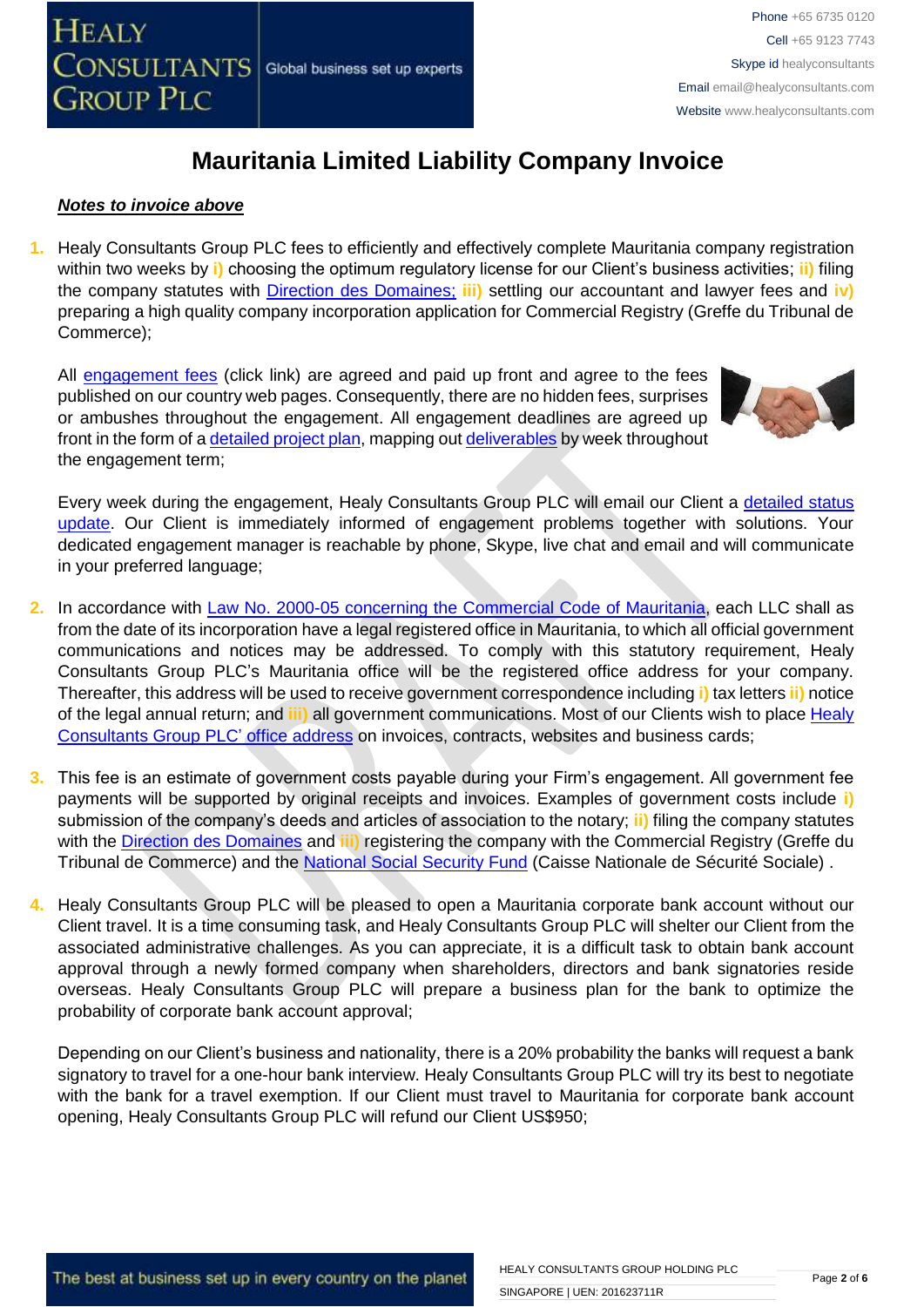

If our Client is not comfortable with only a Mauritania corporate bank account, Healy Consultants Group PLC will be pleased to open [an international corporate bank account](http://www.healyconsultants.com/international-banking/) (click link) outside of Mauritania. Examples include New York, Germany, Liechtenstein, Austria, Bulgaria, South Africa, Australia, London, South America or Dubai. All banks will be top tier banks in these countries with excellent internet banking services. Example of our global banking partners include HSBC, Standard Chartered Bank, Citibank, Barclays, Standard bank, ANZ bank, VTB bank, UBS, Credit Suisse;

The banks enjoys ultimate power of approval of corporate bank account applications. Consequently, guaranteed success is outside of Healy Consultants Group PLC's control. What is inside our control is the preparation and submission of a high-quality bank application that maximizes the likelihood of approval. To date, we enjoy a 100% approval record because of [our global banking relationships](http://www.healyconsultants.com/international-banking/corporate-accounts/) and determination.







Global banks continue to tighten corporate bank account opening procedures, their internal compliance departments completing more thorough due diligence of Clients. Consequently, our Clients should expect the bank account approval period to take up to 4 weeks. Furthermore, global banks now require evidence of proof of business in the country where the corporate bank account will be, including sales contracts or lease agreement;

- 5. In accordance with [Law No. 2000-05 concerning the Commercial Code](http://www.wipo.int/wipolex/fr/text.jsp?file_id=236577#LinkTarget_7738) of Mauritania, each entity must register for corporate tax and VAT at the Direction Générale des Impots;
- **6.** For an active trading company, thes[e accounting and tax](http://www.healyconsultants.com/mauritania-company-registration/accounting-legal/) fees are an estimate of Healy Consultants Group PLC fees to efficiently and effectively discharge your annual company accounting and tax obligations. Following receipt of a set of draft accounting numbers from your company, Healy Consultants Group PLC will more accurately advise accounting and tax fees. For a dormant company, Healy Consultants Group PLC fees are only US\$950;
- **7.** All fees quoted in this invoice correspond to fees quoted [on Healy Consultants Group PLC' website.](http://www.healyconsultants.com/company-registration-fees/) Please review this invoice carefully to identify errors. During the rush of the business day, it is possible that Healy Consultants Group PLC inadvertently made fee calculation errors, typing errors or omitted services or omitted historic fee payments from Clients. In the unfortunate event you identify invoice errors, please revert to me directly re the same. I apologize in advance if I or my staff made invoice errors;
- **8.** Assuming our Clients re-engage Healy Consultants Group PLC in year 2, this fee is an estimate of the fees payable next year, 12 months after the date of company registration;
- **9.** The fees quoted in this invoice are a prediction of the fees required to efficiently and effectively complete this engagement in a timely manner. If during the engagement Healy Consultants Group PLC realizes that the project is more complex than anticipated, requiring a large additional investment of time, my Firm will revert to request additional fees. If Healy Consultants Group PLC completes the engagement faster and more easily than expected, Healy Consultants Group PLC is happy to refund some fees to our Client;
- **10.** Engage Healy Consultants Group PLC to [project manage](http://www.healyconsultants.com/project-manage-engagements/) business set up in every country on the planet. We are the best in the [world](http://www.healyconsultants.com/best-in-the-world/) at what we do, timely completing the  $A$  to  $Z$  of every country engagement;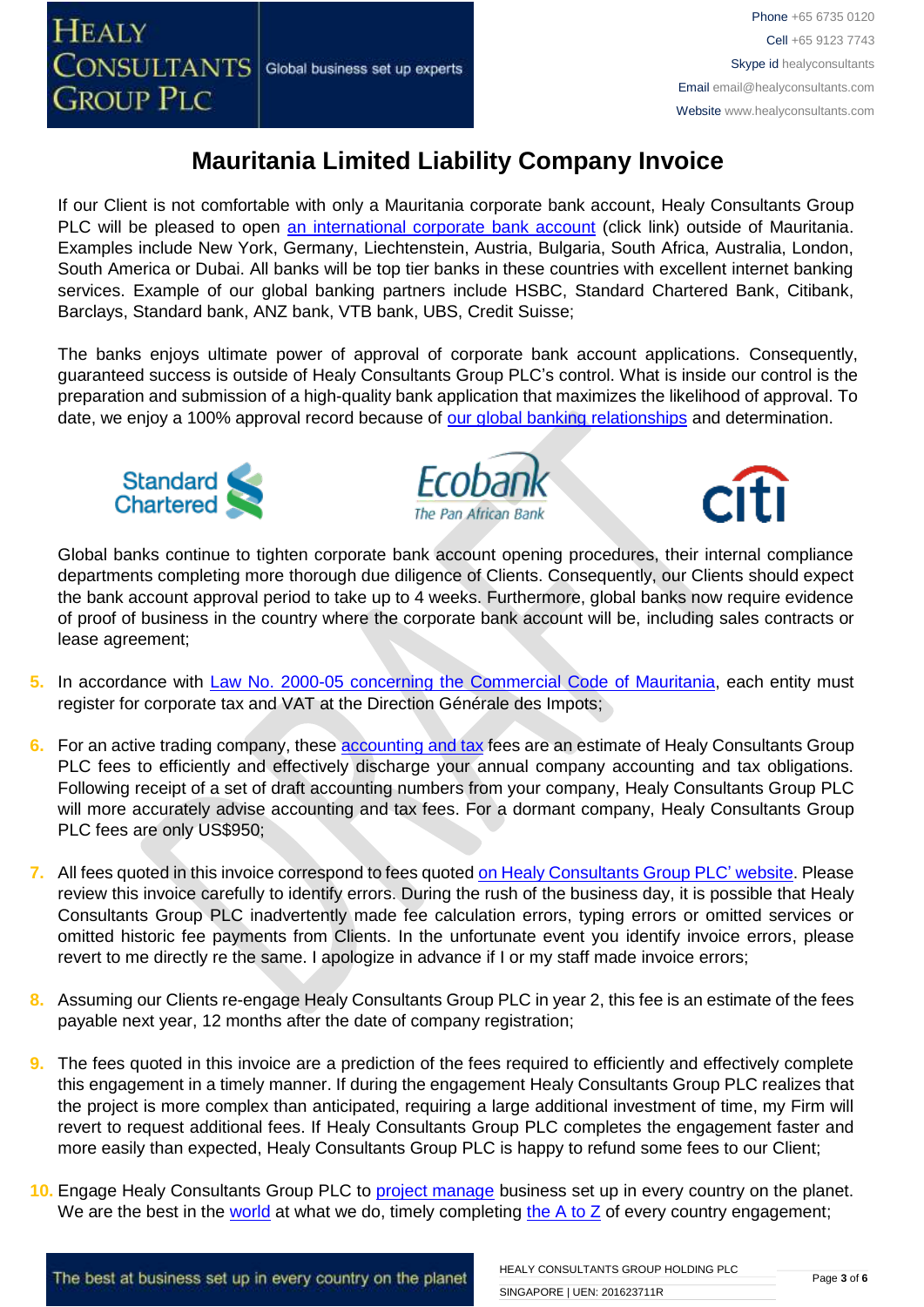

- **11.** In accordance with [Mauritania](http://www.wipo.int/wipolex/fr/text.jsp?file_id=236577#LinkTarget_7738) Company Law, the issued share capital of MRO1,000,000 (equivalent to US\$3,000) must be deposited to the company bank account prior to incorporation of the company. To optimize engagement efficiency and minimize delays, Healy Consultants Group PLC is happy to deposit these funds on behalf of our clients;
- **12.** Depending on our Client's business and nationality, the Mauritanian Government may require a special regulatory license to carry on your business in the country. Healy Consultants Group PLC will assist our Client secure license approval; there may be additional engagement fees. However, the Government enjoys ultimate power of approval of company registrations and business licenses;
- **13.** If our Client and Healy Consultants Group PLC properly plan this engagement, our Clients' will *not* have to travel during this engagement. Healy Consultants Group PLC will efficiently and effectively complete company registration and corporate bank account opening in a timely manner without our Client presence. Instead, our Client will need to **i)** sign and get documents legalized in the embassy in their country of origin and **ii)** courier the originals to Healy Consultants Group PLC office;



- **14.** If our Client requires nominee shareholder and director services [\(click link\),](http://www.healyconsultants.com/corporate-outsourcing-services/nominee-shareholders-directors/) Healy Consultants Group PLC will be pleased to assist. Our fee for professional, passive nominee corporate shareholder amounts to US\$2,100 per annum. Our fee to be both nominee director and shareholder amounts to US\$6,600 per annum. Being the sole shareholders and sole director of a Client's company exposes Healy Consultants Group PLC to reputation, litigation and financial risk;
- **15.** If required, Healy Consultants Group PLC will be pleased to assist your firm to secure employee visa approvals. Our fee is US\$2,950 for the first employee, US\$1,950 for the second employee, US\$950 per employee thereafter. Our employee visa fees includes preparation of a quality visa application and submitting to the correct Government immigration officers. The Government enjoys ultimate power of approval of visa applications. Consequently, guaranteed success is outside of Healy Consultants Group PLC' control. What is inside our control is the preparation and submission of a high quality immigration visa application that maximizes the likelihood of visa approval;
- **16.** Some of our Clients request Healy Consultants Group PLC to provide temporary shared [office space](http://www.healyconsultants.com/virtual-office/) for 6 months until their preferred business premises is found. If your Firm requires this service, our one-time fee is US\$950. Monthly rental thereafter is paid directly to the landlord, independently of Healy Consultants Group PLC;
- **17.** Monthly, quarterly and mid-year Government tax obligations include monthly and quarterly payroll reporting, VAT and corporation tax return filing. If you need our help, Healy Consultants Group PLC can complete monthly Government reporting for a monthly fee of US\$860. Healy Consultants Group PLC monthly support will include **i)** receive in dropbox the monthly invoices from our Client; **ii)** label monthly bank statement transactions; **iii)** preparation and submission of VAT returns and **iv)** submission of monthly employee payroll reporting;
- **18.** During the engagement, shareholders and directors' documents may need to be translated into the local language; before the Government and Bank approves company registration and corporate bank account opening respectively. Consequently, our Client should budget for possible additional translation and embassy attestation fees. Either our Client or Healy Consultants Group PLC can complete this administrative task;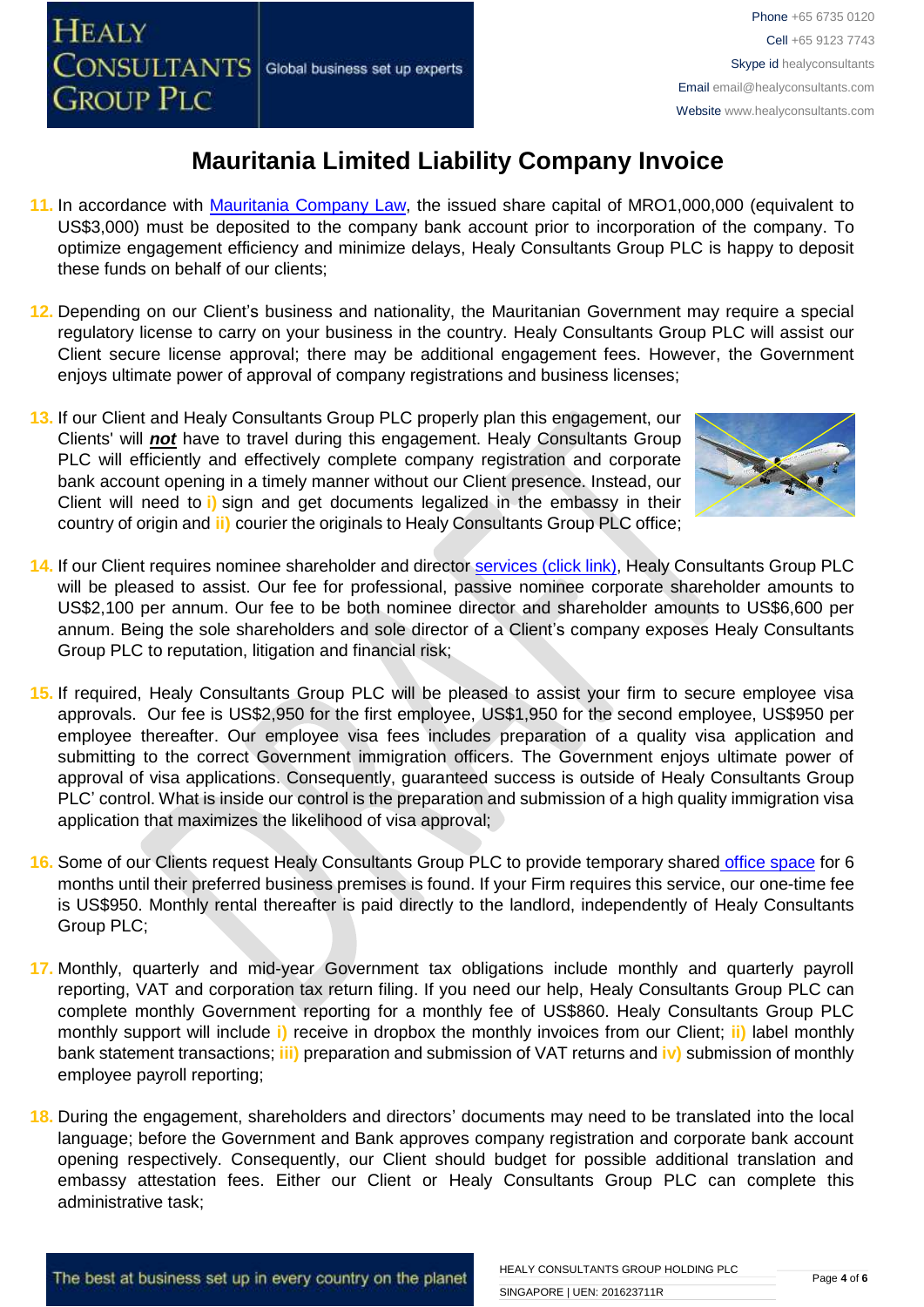As always, Healy Consultants Group PLC will negotiate with all third parties to eliminate or reduce additional engagement costs. For transparency purposes, all third-party fee payments will be supported by original receipts and invoices. Examples of possible third-party payments include **i)** embassy fees; **ii)** notary public costs and **iii)** official translator fees;

- **19.** Some of our Clients' require an [immediate country solution.](http://www.healyconsultants.com/turnkey-solutions/) With this strategy, within a day Healy Consultants Group PLC can supply our Client **i)** an existing dormant Mauritanian company number; **ii)** an already approved Mauritanian corporate bank account number and **iii)** a business address. Turnkey solutions are attractive to those entrepreneurs who wish to immediately close a country deal, sign a contract or invoice a customer;
- **20.** It is important our Clients are aware of their personal and corporate tax obligations in their country of residence and domicile. Let us know if you need Healy Consultants Group PLC help to clarify your local and international annual tax reporting obligations;
- **21.** As stipulated on our [business website](http://www.healyconsultants.com/) and in section 3 of our engagement letter, Healy Consultants Group PLC will only commence the engagement following **i)** settlement of our fees and **ii)** completion and signing of our legal engagement letter;
- **22.** Healy Consultants Group PLC will only incorporate your company after 75% of [due diligence](http://www.healyconsultants.com/due-diligence/)  [documentation](http://www.healyconsultants.com/due-diligence/) is received by email. Healy Consultants Group PLC will only open a corporate bank account after 100% of the Client's original due diligence documentation is received by courier;
- 23. During the annual renewal engagement with our Client, our in-house Legal and Compliance Department [\(click link\)](http://www.healyconsultants.com/about-us/key-personnel/cai-xin-profile/) reviews the quality and completeness of our Client file. Consequently, Healy Consultants Group PLC may revert to our Client to ask for more up to date [due diligence documentation;](http://www.healyconsultants.com/due-diligence/)
- **24.** To assist our Clients to minimize foreign exchange costs, we offer the payment in SG\$, Euro, Pounds or US\$. Kindly let me know in which currency your Firm prefers to settle our fees and I will send an updated invoice, thank you;
- **25.** Some of our Clients' engage Healy Consultants Group PLC t[o recruit \(click link\)](http://www.healyconsultants.com/corporate-outsourcing-services/how-we-help-our-clients-recruit-quality-employees/) local employees. We have a lot of experience in this area and we are quite skilled at securing quality candidates for our Clients';